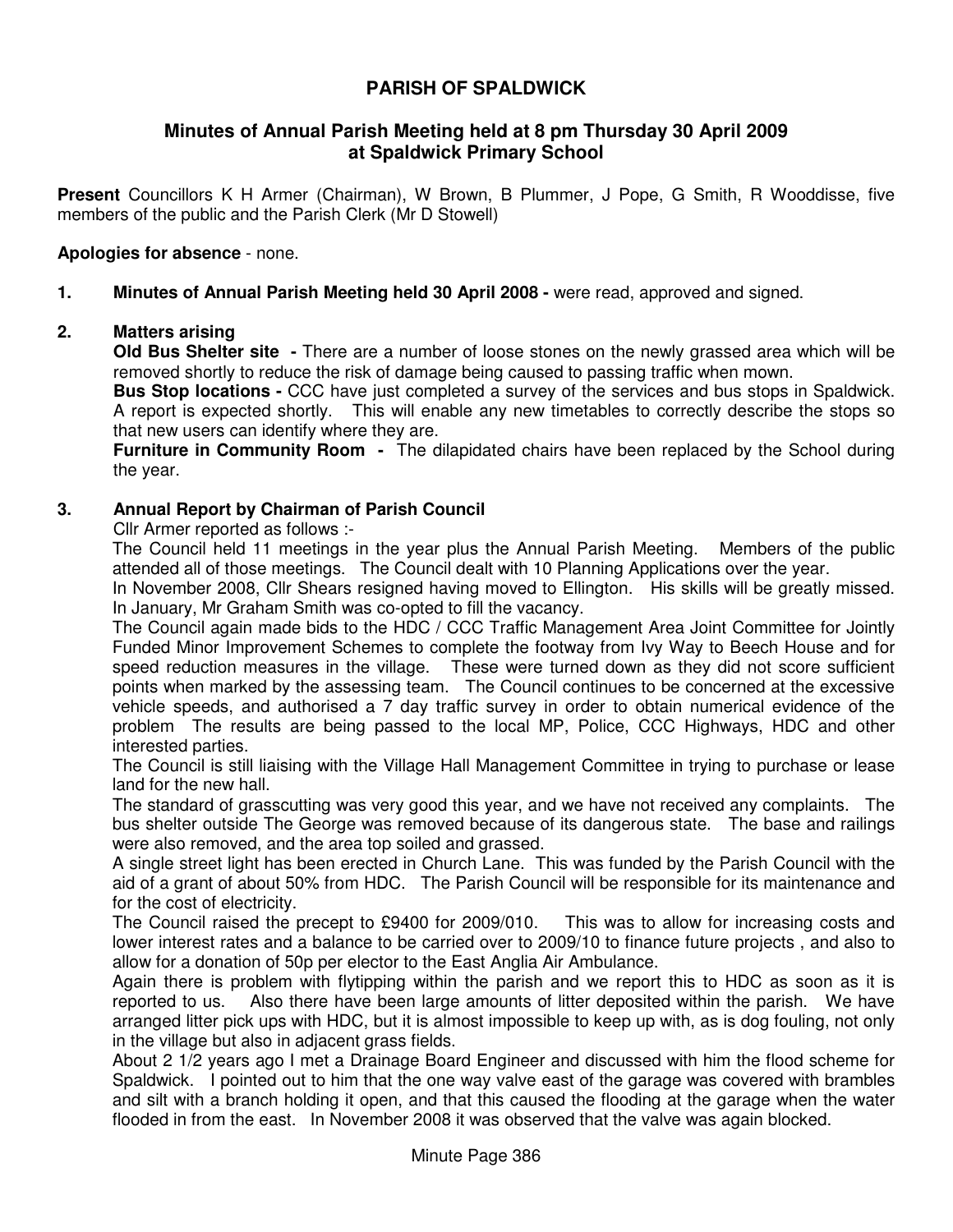Following discussion with the Drainage Board it was determined that responsibility for its maintenance lies with the Highways Agency. Their contractor's engineer carried out an inspection in January and decided that it would have to be replaced. To date this work has not been carried out. Until the work is completed there is a real possibility that the east end of the village will flood under the right weather conditions.

We distributed the Christmas charities to 7 residents of Spaldwick.

Councillors and the Clerk have attended a number of external meetings / courses in the past year , but overall it has been a quiet year.

Finally I would like to thank Mr Stowell for all his work keeping us abreast of all matters and for his skills in the treasury department; Mr Brown and Mr Johnson for delivering the charities; Mr Johnson for his work as tree warden; Mr Shears for inspecting the play equipment and all the Councillors for their hard work in the past year.

### **4. Parish Council Financial Report**

The Clerk presented the accounts for the year 2008 / 2009, summarised as follows :-

|                                    | Parish Council Fund | <b>Charity Fund</b> |
|------------------------------------|---------------------|---------------------|
| Balance brought forward at 1/4/08  | £51055.56           | £120.00             |
| Receipts                           | £14870.86           | £120.00             |
| Payments                           | £14178.40           | £120.00             |
| Balance carried forward at 31/3/09 | £51748.02           | £120.00             |

| The Parish Council balance at 31 March 2009 is allocated as follows : - |           |
|-------------------------------------------------------------------------|-----------|
| Village Hall & Playing Field project                                    | £22000.00 |
| Ferriman Road Grounds Maintenance Fund                                  | £20643.37 |
| Parish Plan Grant                                                       | £1225.79  |
| <b>General Reserve</b>                                                  | £7878.86  |

#### **5. Reports from other village organisations Mr B Plummer reported on the following :- Parish Plan.**

The Parish Plan Questionnaire was circulated to some 240 households in June 2008 and resulted in 414 individual responses comprising some 74% of Parish residents – an almost unprecedented result! Since then the steering Group have met almost weekly to analyse the results and to formulate the Plan Report and associated Action Plan. This has proved a substantial task and has taken much longer than anticipated, however, the draft is now nearing completion and it is hoped that it will be ready by midsummer.

### **Village Hall**

The responses to the Parish Plan questionnaire have endorsed a strong demand within the village for wide ranging facilities which a village hall should provide and for associated sports fields. This gives greater impetus for the Village Hall Management Committee to develop a hall but the difficulties in obtaining a suitable site, which would stand some chance of gaining planning consent, remain the major stumbling block. Advice from the planning authorities concerning possible alternative sites around the village has been sought but the options appear extremely limited. The area behind the school remains the best possibility but the question of vehicle access remains to be resolved.

Investment of the Village Hall funds continues to draw interest and the total now stands at: £247000.

The furniture and crockery from the old Hall remain in store and are available for use by the village residents.

### **Carpet Bowls Club**

The club has enjoyed another successful year with both membership and attendance remaining satisfactorily constant and sufficient to cover costs but some new members particularly from the village would be most welcome.

The club continues to hold its regular club nights in the school hall every Tuesday evening during term time. It remains a lively club with a full programme of competitions and matches. A number of